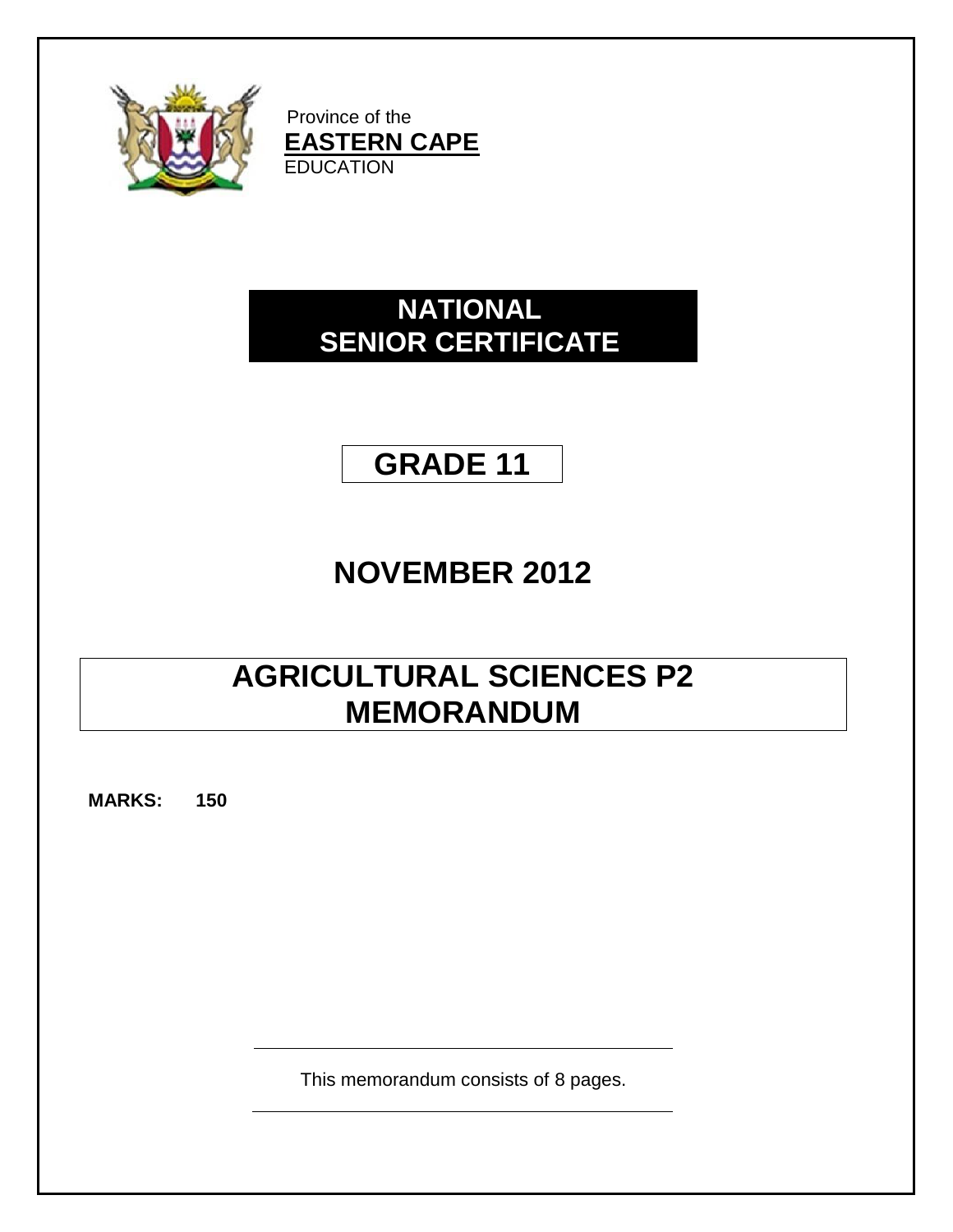### **ANSWER SHEET**

### **SECTION A**

| 1.1.1  | $\mathsf{A}$                 | $\mathbf{B} \sqrt{\sqrt{2}}$ | $\mathsf{C}$ | D                            |                    |              |
|--------|------------------------------|------------------------------|--------------|------------------------------|--------------------|--------------|
| 1.1.2  | $\mathsf{A}$                 | $\mathbf{B} \sqrt{\sqrt{2}}$ | $\mathsf{C}$ | D                            | 1.2.1              | $B \sqrt{v}$ |
| 1.1.3  | A                            | B                            | $C \sqrt{2}$ | D                            |                    |              |
| 1.1.4  | $\mathsf{A} \vee \vee$       | B                            | $\mathsf{C}$ | D                            | 1.2.2 $C \sqrt{v}$ |              |
| 1.1.5  | $\mathbf{A} \sqrt{\sqrt{2}}$ | B                            | $\mathsf{C}$ | D                            |                    |              |
| 1.1.6  | A                            | B                            | $C \sqrt{d}$ | D                            | 1.2.3 $D \sqrt{v}$ |              |
| 1.1.7  | A                            | $\mathbf{B} \sqrt{\sqrt{2}}$ | $\mathsf{C}$ | D                            |                    |              |
| 1.1.8  | A                            | B                            | $\mathsf{C}$ | $\mathbf{D} \sqrt{\sqrt{2}}$ | 1.2.4              | $C \sqrt{v}$ |
| 1.1.9  | A                            | $\mathbf{B} \sqrt{\sqrt{2}}$ | $\mathsf{C}$ | D                            |                    |              |
| 1.1.10 | A                            | B                            | $\mathsf{C}$ | $\mathbf{D} \sqrt{\sqrt{2}}$ | 1.2.5 A $\sqrt{v}$ |              |
|        |                              |                              |              | $(10 \times 2)$ (20)         |                    |              |

| 1.3.1 | Deficiency symptom $\sqrt{v}$ |  |
|-------|-------------------------------|--|
|-------|-------------------------------|--|

- 
- 1.3.3 Heterotrophic organisms  $\sqrt{$  1.4.3 drainage  $\sqrt{}$
- 
- 1.3.5 Vectors √√ 1.4.5 style √

#### **QUESTION 1.1 QUESTION 1.2**

- 1.2.1 <u>B √√ C D 1.2.1</u> 1.2.2 C √√ **C** 1.2.2 C √√ B 2.2 C √√ B 2.2 C √ √ B 2.2 C √ √ B 2.2 C √ √ B 2.2 C √ √ B 2.2 C √ √ B 2.2 C √ √ B 2.2 C √ √ B 2.2 C √ √ B 2.2 C √ √ B 2.2 C √ √ B 2.2 C √ √ B 2.2 C √ √ B 2.2 C √ √ B 2.2 C √ √ B 2.2 C √ √ B 2. 1.2.3 <u>D √√ D 1.2.3</u> 1.2.4 C √√ **D** ∴  $(10 \times 2)$   $(20)$   $(5 \times 2)$   $(10)$ **QUESTION 1.3 QUESTION 1.4** 1.4.1 chlorosis  $\sqrt{}$ 1.3.2 Dongas √√ 1.4.2 schedule irrigation  $\sqrt{ }$
- 1.3.4 Selection  $\sqrt{$  1.4.4 mould board plough  $\sqrt{}$ 
	- $(5 \times 2) (10)$   $(5 \times 1) (5)$ 
		- **TOTAL SECTION A: 45**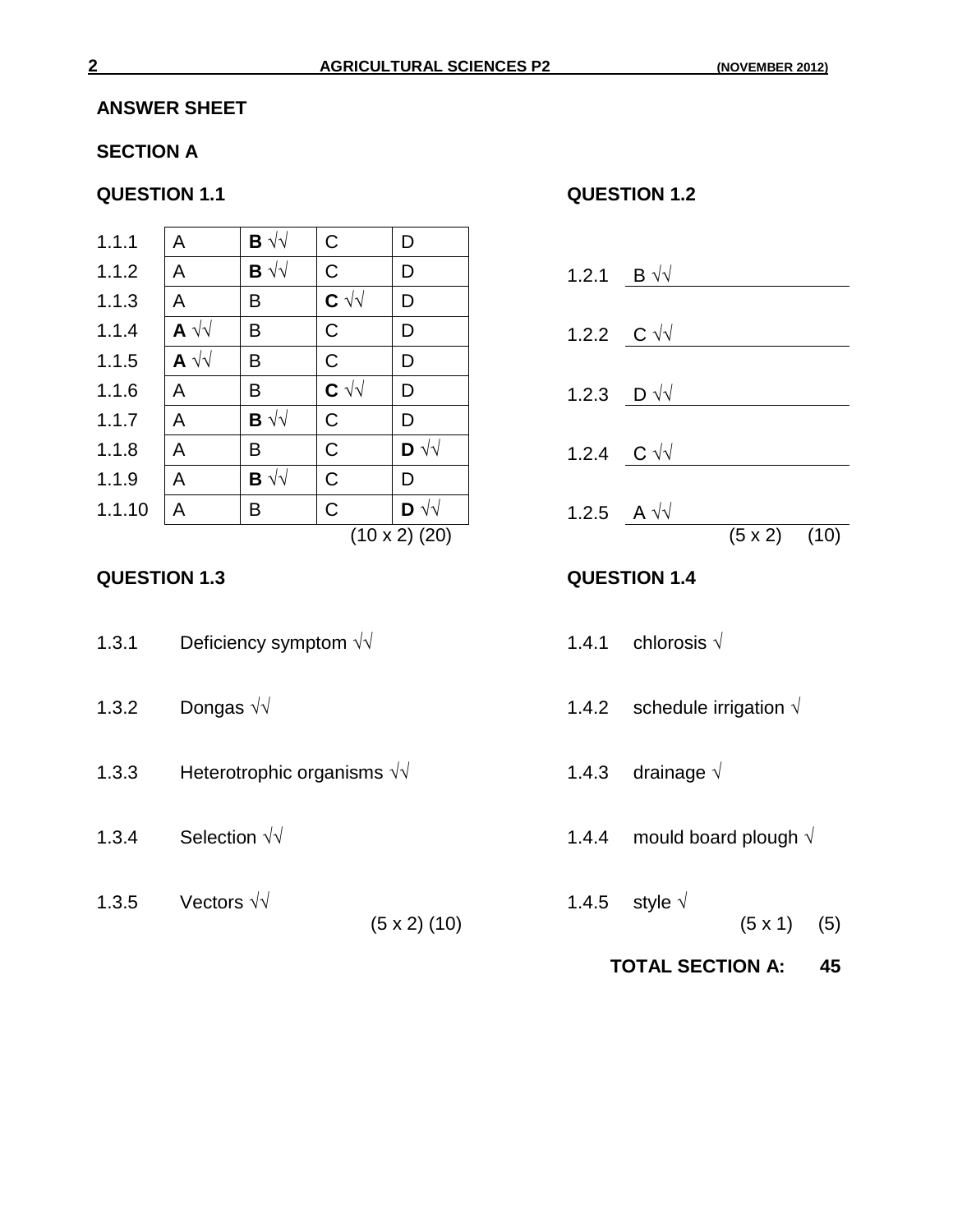## **SECTION B**

## **QUESTION 2**

| 2.1 | 2.1.1                                                                                                                                                                                                                                                                                                                                                                                                                                                                                                                                                                                                                                                                       | Photosynthesis $\sqrt{v}$                                                                                                                                                                                                                                                                                                                                                                                                                                                                                                                    |                        |  |     |
|-----|-----------------------------------------------------------------------------------------------------------------------------------------------------------------------------------------------------------------------------------------------------------------------------------------------------------------------------------------------------------------------------------------------------------------------------------------------------------------------------------------------------------------------------------------------------------------------------------------------------------------------------------------------------------------------------|----------------------------------------------------------------------------------------------------------------------------------------------------------------------------------------------------------------------------------------------------------------------------------------------------------------------------------------------------------------------------------------------------------------------------------------------------------------------------------------------------------------------------------------------|------------------------|--|-----|
|     | 2.1.2                                                                                                                                                                                                                                                                                                                                                                                                                                                                                                                                                                                                                                                                       | Provision of oxygen $\sqrt{ }$<br>$\bullet$<br>Provision of food (sugars/carbohydrates) $\sqrt{}$<br>Reduction of carbon dioxide $\sqrt{ }$<br>(Any 2 x 1)<br>Roots $\sqrt{ }$<br>- e.g. carrots, turnips, beetroot $\sqrt{ }$<br>Stems $\sqrt{ }$<br>$-$ e.g. potatoes, asparagus, sugarcane $\sqrt{ }$<br>Leaves/flowers $\sqrt{ }$ – e.g. cauliflowers, cabbage. $\sqrt{ }$<br>Seeds/nuts $\sqrt{}$<br>- e.g. beans, maize, peanuts $\sqrt{ }$<br>Fruits $\sqrt{}$<br>$-$ e.g. grapes, bananas, peaches $\sqrt{ }$<br>(Any 2 and example) |                        |  | (2) |
|     | 2.1.3                                                                                                                                                                                                                                                                                                                                                                                                                                                                                                                                                                                                                                                                       |                                                                                                                                                                                                                                                                                                                                                                                                                                                                                                                                              |                        |  | (4) |
|     | 2.1.4                                                                                                                                                                                                                                                                                                                                                                                                                                                                                                                                                                                                                                                                       | Root pressure $\sqrt{ }$<br>Capillarity $\sqrt{}$<br>Adhesion/cohesion $\sqrt{}$<br>Transpiration pull $\sqrt{ }$                                                                                                                                                                                                                                                                                                                                                                                                                            |                        |  | (4) |
| 2.2 | 2.2.1                                                                                                                                                                                                                                                                                                                                                                                                                                                                                                                                                                                                                                                                       | <b>MICRO NUTRIENTS</b>                                                                                                                                                                                                                                                                                                                                                                                                                                                                                                                       | <b>MACRO NUTRIENTS</b> |  |     |
|     |                                                                                                                                                                                                                                                                                                                                                                                                                                                                                                                                                                                                                                                                             | Copper $\sqrt{ }$                                                                                                                                                                                                                                                                                                                                                                                                                                                                                                                            | Nitrogen $\sqrt{ }$    |  |     |
|     |                                                                                                                                                                                                                                                                                                                                                                                                                                                                                                                                                                                                                                                                             | Zinc $\sqrt{ }$                                                                                                                                                                                                                                                                                                                                                                                                                                                                                                                              | Phosphorus $\sqrt{}$   |  | (4) |
|     | 2.2.2                                                                                                                                                                                                                                                                                                                                                                                                                                                                                                                                                                                                                                                                       | <b>Cross pollination;</b><br>It is the transfer of ripe pollen grains $\sqrt{ }$ from the anthers of one<br>flower $\sqrt{ }$ to the ripe, receptive stigma of another flower $\sqrt{ }$ on a<br>different plant of the same species. $\sqrt{ }$                                                                                                                                                                                                                                                                                             |                        |  |     |
|     | 2.2.3                                                                                                                                                                                                                                                                                                                                                                                                                                                                                                                                                                                                                                                                       | The sun $\sqrt{ }$                                                                                                                                                                                                                                                                                                                                                                                                                                                                                                                           |                        |  |     |
| 2.3 | 2.3.1                                                                                                                                                                                                                                                                                                                                                                                                                                                                                                                                                                                                                                                                       | Potash/potassium $\sqrt{\sqrt{}}$                                                                                                                                                                                                                                                                                                                                                                                                                                                                                                            |                        |  | (2) |
|     | 2.3.2                                                                                                                                                                                                                                                                                                                                                                                                                                                                                                                                                                                                                                                                       | Phosphorus $\sqrt{v}$                                                                                                                                                                                                                                                                                                                                                                                                                                                                                                                        |                        |  | (2) |
| 2.4 | Bio-control through the introduction of predators that are the natural<br>enemies of pests. $\sqrt{ }$<br>Parasites of pests such as tiny worms known as nematodes and fungi<br>$\bullet$<br>can be sprayed on fields. $\sqrt{ }$<br>Genetic engineering of crops that produce their own pesticides such as<br>$\bullet$<br>Bt Maize. $\sqrt{}$<br>Genetic engineering of man-made viruses to target only certain larvae or<br>$\bullet$<br>insects pests when sprayed on crops. $\sqrt{ }$<br>Synthesis of the natural chemicals produced by insects to warn their<br>$\bullet$<br>fellow insects of danger and frighten them away from crops. $\sqrt{(Any 3 x 1)}$<br>(3) |                                                                                                                                                                                                                                                                                                                                                                                                                                                                                                                                              |                        |  |     |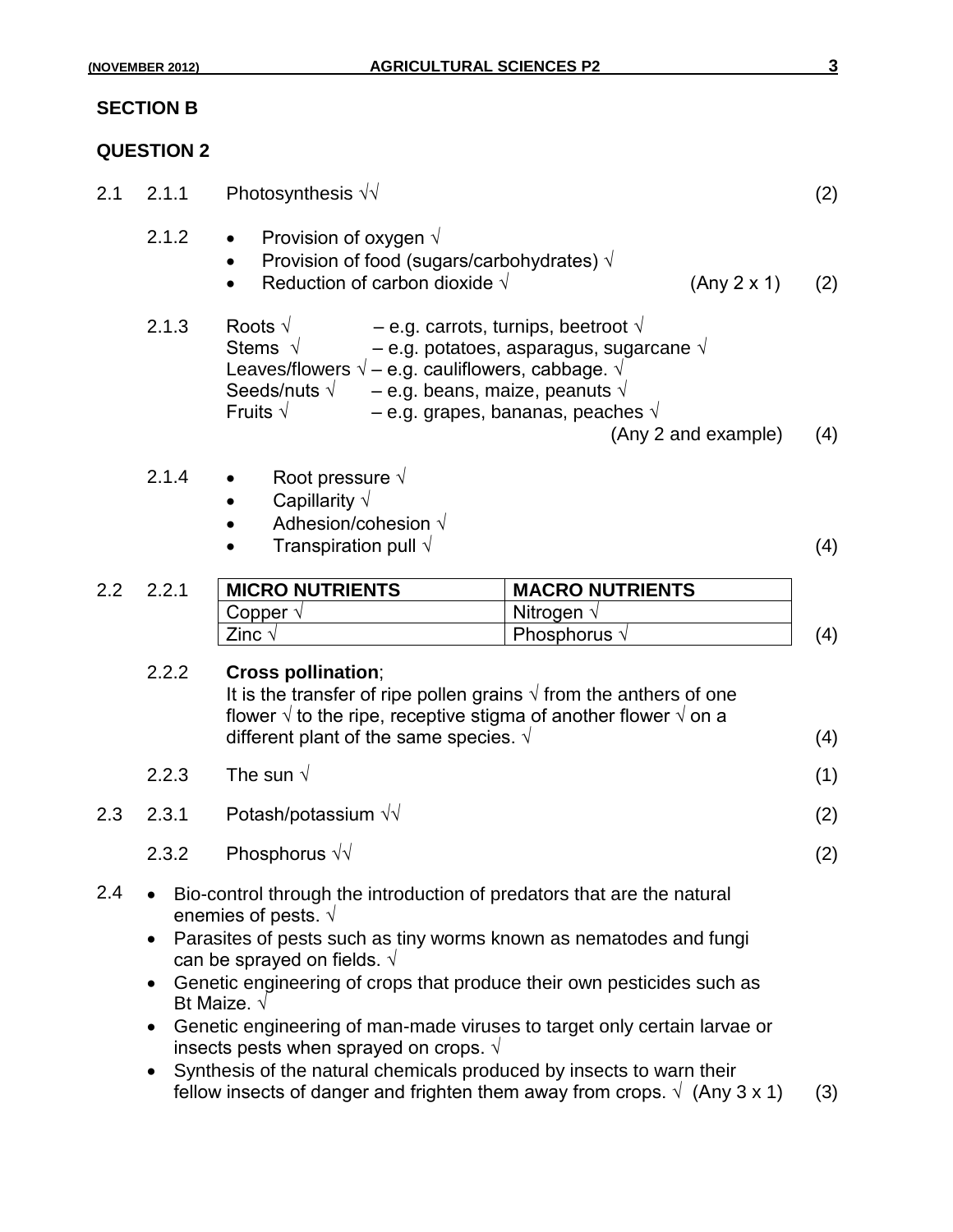| 4   |                   | <b>AGRICULTURAL SCIENCES P2</b><br>(NOVEMBER 2012)                                                                                                                                                                                                                                                                                                                |             |
|-----|-------------------|-------------------------------------------------------------------------------------------------------------------------------------------------------------------------------------------------------------------------------------------------------------------------------------------------------------------------------------------------------------------|-------------|
| 2.5 | 2.5.1             | Grafting $\sqrt{}$                                                                                                                                                                                                                                                                                                                                                | (1)         |
|     | 2.5.2             | A – scion $\sqrt{}$                                                                                                                                                                                                                                                                                                                                               |             |
|     |                   | $B -$ stock $\sqrt{}$                                                                                                                                                                                                                                                                                                                                             | (2)         |
|     | 2.5.3             | It keeps the two parts together in a fixed position until they<br>have grown together/it holds slip and root stock together. $\sqrt{ }$<br>It restricts evaporation from the cut/stops the joint from drying<br>out. $\sqrt{ }$<br>It excludes water and air, and entry of fungi at the joint. $\sqrt{ }$<br>It seals the grafting cut. $\sqrt{ }$<br>(Any 2 x 1) | (2)         |
|     | 2.5.3             | Prevention $\sqrt{ }$<br>Monitoring $\sqrt{}$<br>Selection of the most appropriate controls $\sqrt{ }$<br>(Any 2 x 1)                                                                                                                                                                                                                                             | (2)<br>[35] |
|     | <b>QUESTION 3</b> |                                                                                                                                                                                                                                                                                                                                                                   |             |
| 3.1 | 3.1.1             | To prepare soil for planting. $\sqrt{ }$<br>To loosen the soil. $\sqrt{ }$<br>$\bullet$<br>To control weeds. $\sqrt{ }$<br>To mix fertiliser in the soil. $\sqrt{ }$<br>To bury or mix remains of previous crops into soil. $\sqrt{(Any 3 x 1)}$                                                                                                                  | (3)         |
|     | 3.1.2             | It is cheaper because no fuel is bought. $\sqrt{ }$<br>No special skills needed to operate. $\sqrt{ }$<br>The manure of the animals fertilise the soil. $\sqrt{ }$<br>No damage to soil that can be caused by a tractor. $\sqrt{(Any 3 x 1)}$                                                                                                                     | (3)         |
|     | 3.1.3             | Gulley erosion $\sqrt{ }$<br>Sheet erosion $\sqrt{ }$<br>Rill erosion $\sqrt{}$<br>Rain splash erosion $\sqrt{ }$<br>(Any 3 x 1)<br>$\bullet$                                                                                                                                                                                                                     | (3)         |
|     | 3.1.4             | <b>Primary tillage:</b><br>It is the practice where the farmer plants the seed directly into the<br>residue from the previous crop $\sqrt{ }$ without ploughing the soil $\sqrt{ }$                                                                                                                                                                               | (2)         |
|     | 3.1.5             | The use of running water to generate electricity. $\sqrt{ }$<br>The use of the sun in a solar cooker. $\sqrt{ }$                                                                                                                                                                                                                                                  | (2)         |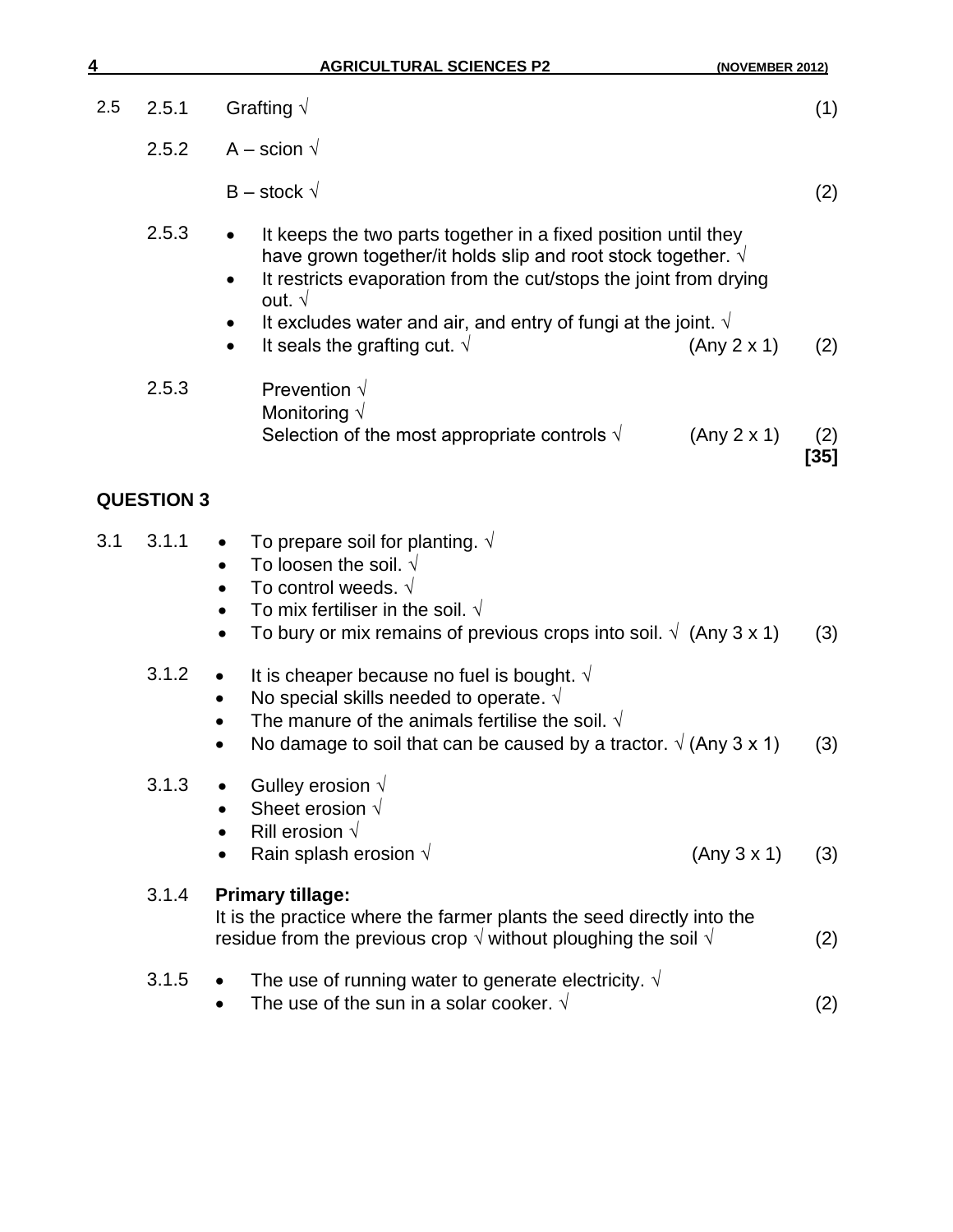|     | (NOVEMBER 2012) | <b>AGRICULTURAL SCIENCES P2</b>                                                                                                                                                                                                                                                                                                                                                                                                                                                                                                                                                       | 5             |  |  |  |
|-----|-----------------|---------------------------------------------------------------------------------------------------------------------------------------------------------------------------------------------------------------------------------------------------------------------------------------------------------------------------------------------------------------------------------------------------------------------------------------------------------------------------------------------------------------------------------------------------------------------------------------|---------------|--|--|--|
| 3.2 | 3.2.1           | The presence of water in the soils for long periods of time. $\sqrt{ }$<br>Mottling of the soils from water logging/soils have a mixture of<br>grey, brown, red and black colours. $\sqrt{}$<br>The presence of plants that is adapted to wetland conditions. $\sqrt{ }$<br>Wetlands are normally found at the bottom of valleys and in flat<br>areas where water tends to collect. $\sqrt{ }$<br>(Any 3 x 1)                                                                                                                                                                         |               |  |  |  |
|     | 3.2.2           | STEP <sub>2</sub><br>STEP <sub>3</sub><br>STEP <sub>4</sub><br>Assess the<br>Assess the<br>Assess the<br>natural<br>existing farm<br>existing<br>resources<br>infrastructure $\sqrt{ }$<br>knowledge $\sqrt{ }$<br>on the farm                                                                                                                                                                                                                                                                                                                                                        | (3)           |  |  |  |
|     | 3.2.3           | A windmill $\sqrt$                                                                                                                                                                                                                                                                                                                                                                                                                                                                                                                                                                    | (1)           |  |  |  |
|     | 3.2.4           | The wind $\sqrt{ }$                                                                                                                                                                                                                                                                                                                                                                                                                                                                                                                                                                   | (1)           |  |  |  |
|     | 3.2.5           | To pump water from the well $\sqrt{v}$                                                                                                                                                                                                                                                                                                                                                                                                                                                                                                                                                | (2)           |  |  |  |
| 3.3 | 3.3.1           | FIGURE A = Intensive system/commercial farming. $\sqrt{ }$                                                                                                                                                                                                                                                                                                                                                                                                                                                                                                                            |               |  |  |  |
|     |                 | FIGURE B = Extensive/traditional/subsistence farming. $\sqrt{ }$                                                                                                                                                                                                                                                                                                                                                                                                                                                                                                                      | (2)           |  |  |  |
|     | 3.3.2           | • Temperature can be controlled to suit crops requirements/crops<br>can be cultivated out of season. $\sqrt{ }$<br>Farmers can grow crops that would otherwise not be possible in<br>their natural climate. $\sqrt{ }$<br>Crops are protected against UV radiation/strong winds/<br>thunderstorms.<br>Diseases and pest/rodent attack is effectively controlled. $\sqrt{ }$<br>Hydroponics can effectively be practiced in greenhouses. $\sqrt{ }$<br>Crops can be produced for specific market dates. $\sqrt{ }$<br>High quality products can be produced. $\sqrt{ }$<br>(Any 3 x 1) | (3)           |  |  |  |
|     | 3.3.3           | Drainage:<br>It is the removal of surface/subsurface/excess water from an area $\sqrt{ }$<br>by natural or artificial means. $\sqrt{ }$                                                                                                                                                                                                                                                                                                                                                                                                                                               |               |  |  |  |
|     | 3.3.4           | They become chocked with rubbish. $\sqrt{ }$<br>Plants grow in drains to impede water movement. $\sqrt{ }$<br>Open drains restrict movements of vehicles. $\sqrt{ }$<br>Open drains become habitats for rodents/pests. $\sqrt{ }$<br>Valuable soil surface is lost. $\sqrt{ }$<br>(Any 2 x 1)                                                                                                                                                                                                                                                                                         | (2)           |  |  |  |
|     | 3.3.5           | Flood irrigation/furrow/bed $\sqrt{}$<br>Drip/micro irrigation/micro spray irrigation $\sqrt{ }$<br>Sprinkler irrigation/spray irrigation $\sqrt{ }$                                                                                                                                                                                                                                                                                                                                                                                                                                  | (3)<br>$[35]$ |  |  |  |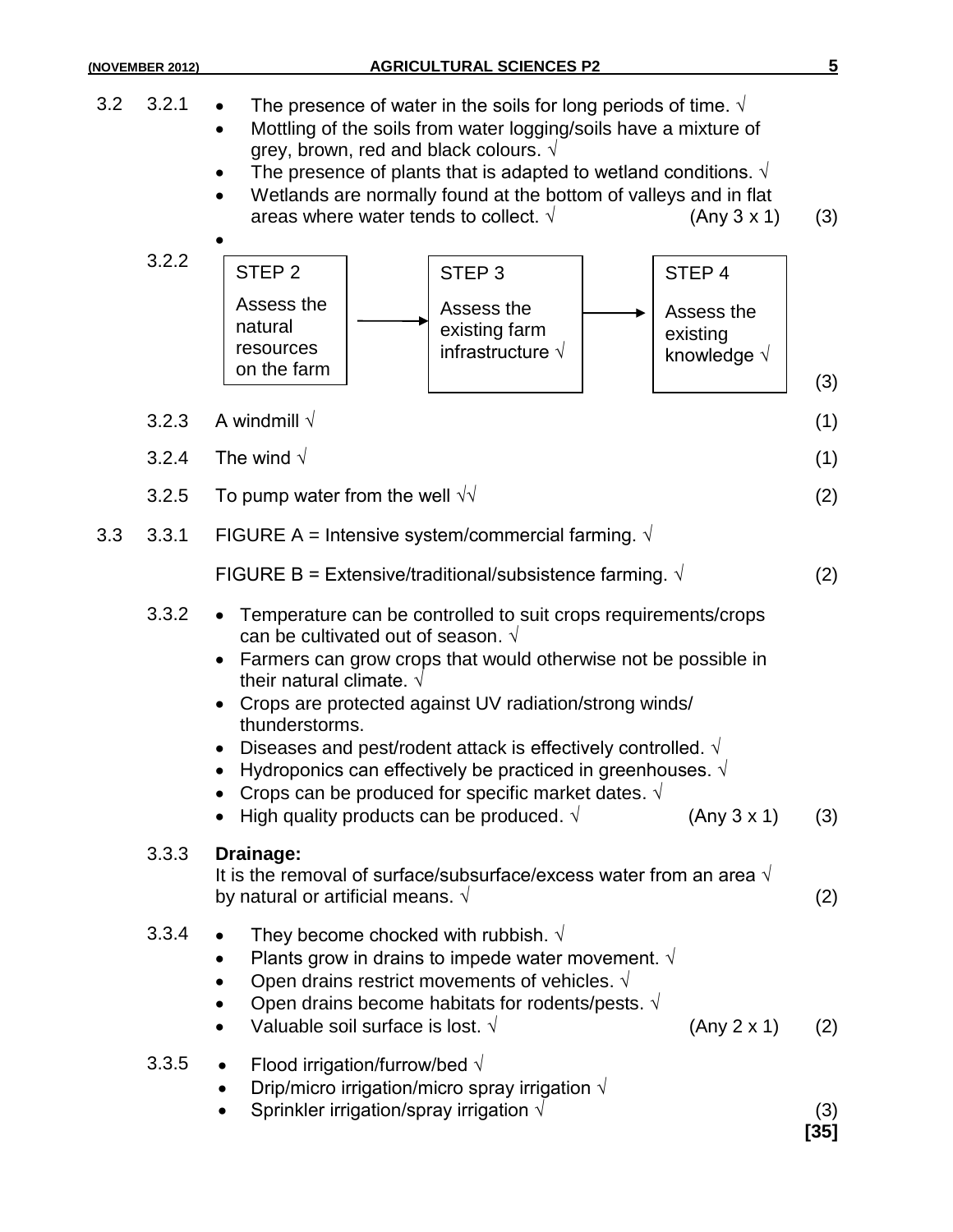## **QUESTION 4**

### 4.1 4.1.1



#### Crops

| Correct heading/title $\sqrt{ }$                      |     |
|-------------------------------------------------------|-----|
| Correct labelling of the Y-axis and X-axis $\sqrt{ }$ |     |
| Correct scaling, using ruler $\sqrt{ }$               |     |
| Bar graph $\sqrt{ }$                                  | (4) |

- 4.1.2 Intake by yam  $= 35$ Intake by rice  $= 12$ Difference =  $35 - 12 \sqrt{ } = 23 \sqrt{ }$  (2)
- 4.1.3 Rice √ (1)
- 4.2 4.2.1 Alien plants lack the natural enemies like pest and diseases to control them. √
	- Some alien plants spread rapidly to invade and displace local vegetation. √
	- They invade agricultural land.  $\sqrt{ }$
	- They invade water courses and use valuable water.  $\sqrt{(Any 3 x 1)}$  (3)
	- 4.2.2 The Conservation of Agricultural Resources Act  $\sqrt{\sqrt{}}$  (CARA Act)  $\sqrt{\sqrt{}}$  $(Act 43 of 1983). √√$  (2)
- 4.3 4.3.1 Plants grown vegetatively usually grow faster than if they are grown from seeds.  $\sqrt{ }$ 
	- Plants grown vegetatively will be exactly the same as the parent plant. √
	- Fruit trees that are grown vegetatively bear fruits in the first year that they are propagated.  $\sqrt{ }$
	- Some plants such as bananas and pineapples do not produce seeds and can only be propagated vegetatively  $\sqrt{(Any 3 x 1)}$  (3)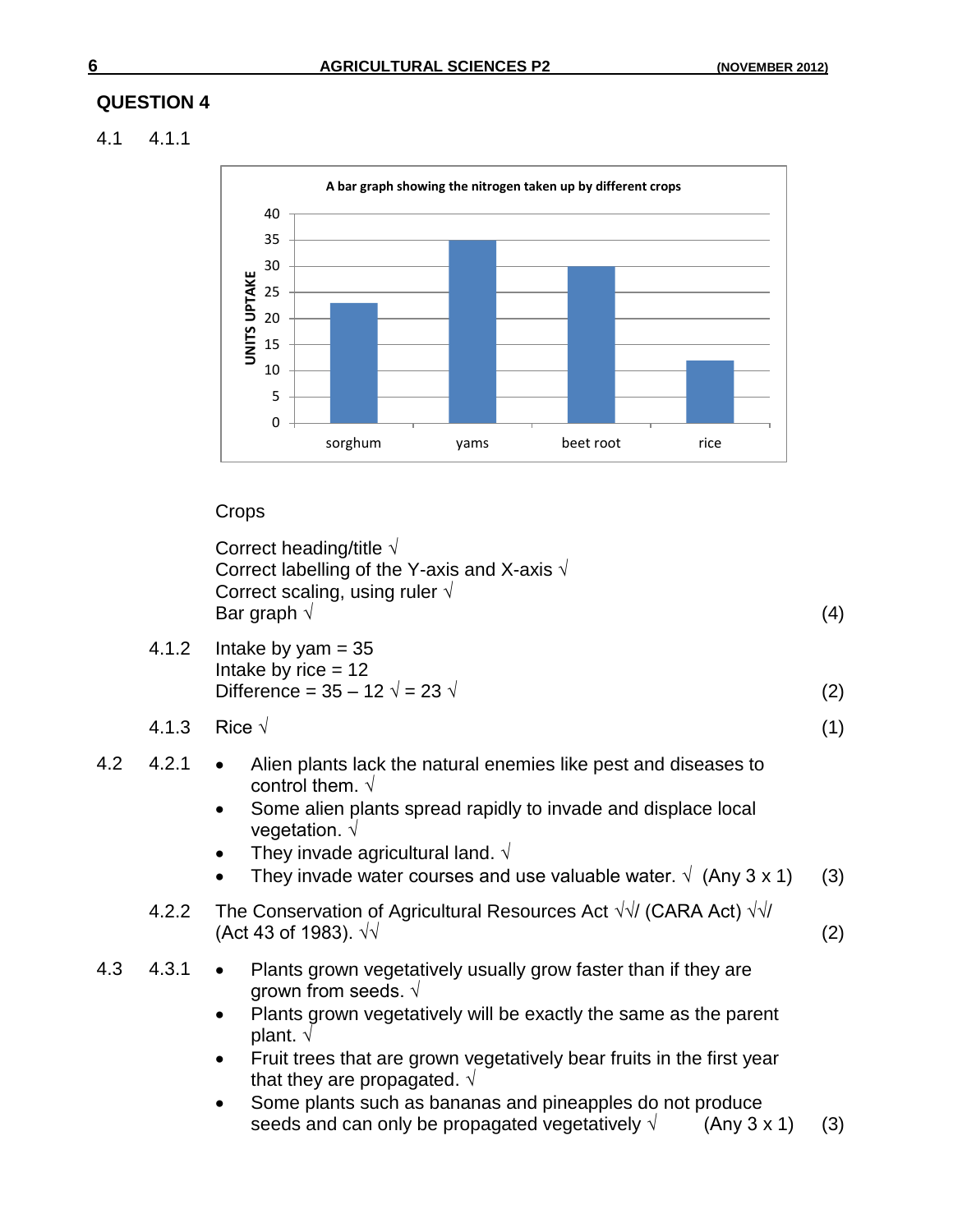- 4.3.2 Onion  $\sqrt{ }$ 
	- Garlic √
		- Chives √
	- Shallots √
	- Lily √
	- Iris √
	- Daffodil √
	- Tulips  $\sqrt{ }$
	- - Hyacinth  $\sqrt{2 \times 1}$  (Any 2 x 1) (2)
- 4.4 There is high capital outlay as specialised equipment is needed.  $\sqrt{ }$ 
	- It needs an expert to practice it successfully.  $\sqrt{ }$
	- The grower must have access to information about the nutrient requirement of the particular crops to be grown.  $\sqrt{ }$
	- Diseases can be spread easily through the water system.  $\sqrt{(A_n + A_n)}$  (3) (3)

| 4.5 | 4.5.1 | <b>Pest</b>          | Viral disease        | <b>Fugal disease</b>   |  |
|-----|-------|----------------------|----------------------|------------------------|--|
|     |       | Mites $\sqrt{}$      | Ring spot $\sqrt{ }$ | Damping off $\sqrt{ }$ |  |
|     |       | Nematodes $\sqrt{ }$ | Mosaic $\sqrt{}$     | Rust √                 |  |

- 4.5.2 Used for fuel/firewood
	- Used in building/roofing
	-

• Fences (Any  $2 \times 1$ ) (2)

- 4.5.3 Selecting a crop cultivar that is suited to the local conditions and is resistant or tolerant to local pests.  $\sqrt{}$ 
	- Selecting the most suitable field for the crop.  $\sqrt{ }$
	- Preparing the land properly to encourage healthy plant growth.  $\sqrt{ }$
	- Selecting planting time to avoid times of the year when pests are common. √
	- Implementing a good fertilisation programme.  $\sqrt{ }$
	- Planning a careful irrigation programme.  $\sqrt{ }$
	- Sanitising the field by disposing of crop residues as soon as possible.  $\sqrt{(A_0 \cdot A_1)(2)}$
- 4.5.4 The person that applies the pesticides must wear safety gear such as gloves, safety glasses and breathing masks.√
	- The farmer must honour the withdrawal period of the pesticide.  $\sqrt{ }$
	- The user must only apply pesticides under suitable weather conditions.  $\sqrt{ }$  (3)